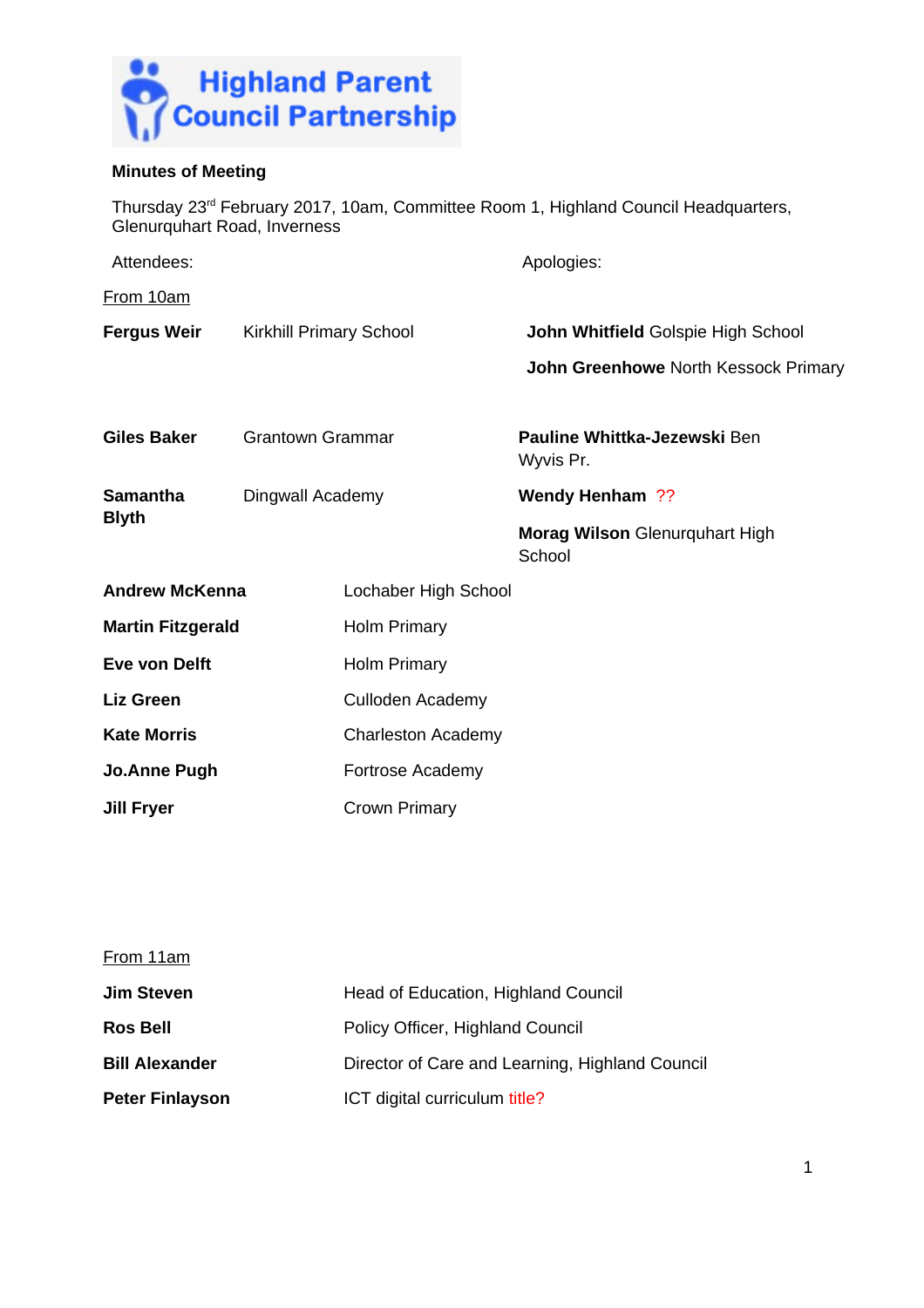

# **1. Confirmation of minutes from 21st December 2016**

| Agreed correct. | <b>Proposed:</b> Sam Blythe |
|-----------------|-----------------------------|
|                 | Seconded: Jo.Anne Pugh      |

# **2. Welcome and HPCP Update**

Fergus Weir chaired and opened by welcoming new parent representatives to the meeting and re-iterating the positive impact and difference that HPCP is making to parent representation across Highland. In particular, Beth Brown of the Quality Improvement team is grateful for the help HPCP is making to engage parents.

Communication continues to be the core issue that underpins the effectiveness of HPCP. There are still a number of parent council chairs not logged on to the school googlemail accounts, so do keep reminding your fellow parent chairs to do so. To have more control and flexibility over HPCP email communication it would be beneficial to switch to a @hpcp.org.uk address, however to change a google domain would cost £5 per user per year which is unacceptable. However having charitable status would make the switch over free.

**2.1 Charitable Status for HPCP** was agreed as the best way forward to facilitate a free transfer of email systems, despite HPCP having no ambitions to have funds. Several parents present had experience of registering for charitable status and reassured that the process was straight forward. One small change required was a replacement of paragraph 7.4 to the HPCP constitution namely that '*if HPCP was*  dissolved that any funds would pass to a charity linked to education'. This was voted and agreed unanimously at the meeting.

**ACTION** Giles Baker to register HPCP as charity and office bearers to forward address paperwork back to Giles when requested.

## **3. Reports from Regional Representatives**

Regional Representatives were appointed at the last meeting/ AGM as a way of strengthening the regional voice of schools, linkages between schools and as a route for schools to input to meetings more effectively in the future.

The feedback from the Regional Co-ordinators was as follows:

| North Region Primary   | vacant                   |
|------------------------|--------------------------|
| North Region Secondary | John Whitfield (Golspie) |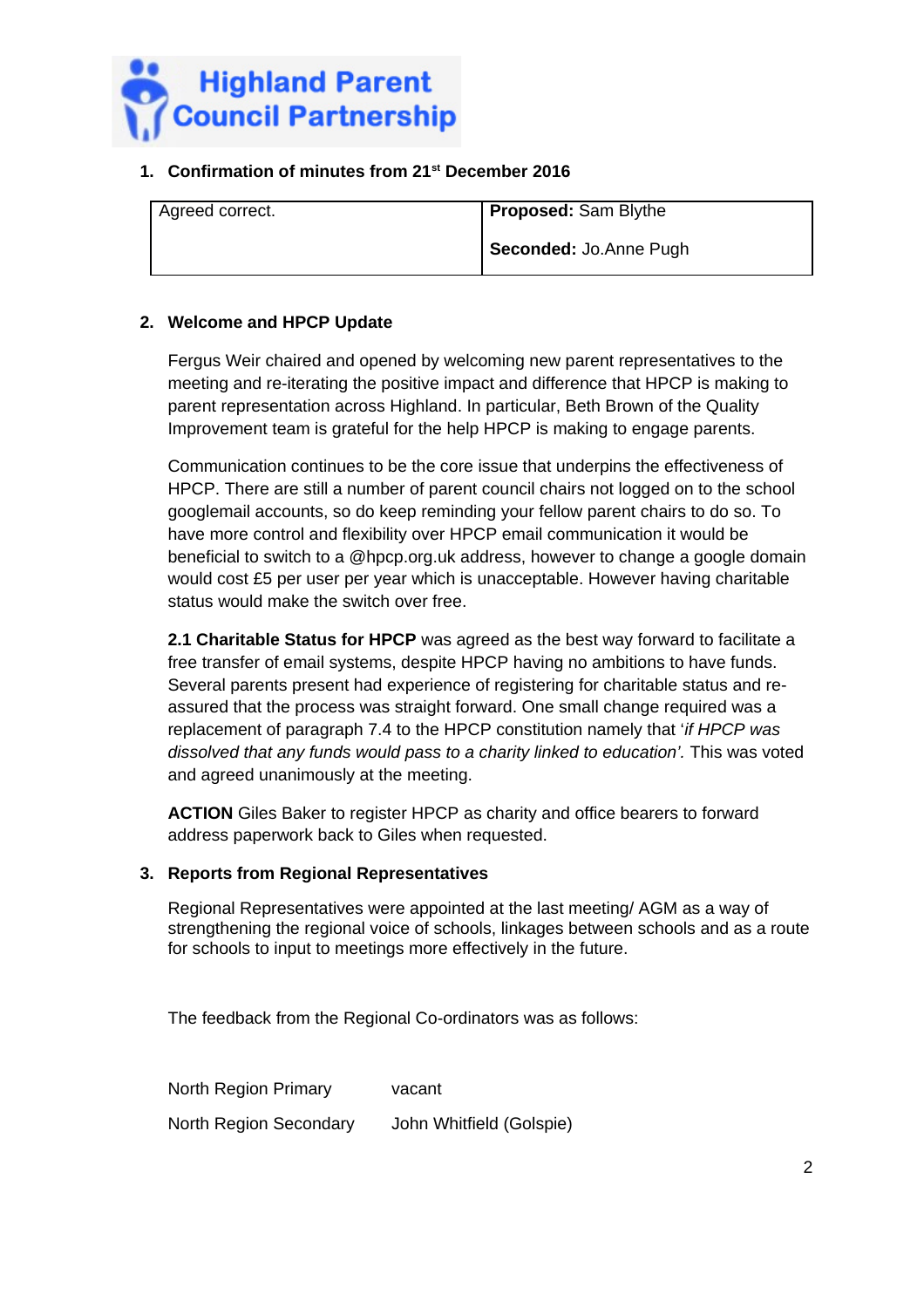

-John emailed all the schools but has had low response rate so far.

| Mid Region Primary   | Sam Blythe (Dingwall) |  |
|----------------------|-----------------------|--|
| Mid Region Secondary | Sam Blythe (Dingwall) |  |

-Sam emailed all the schools and has had only 3 replies so far. Would appreciate a further volunteer to help with this region.

| South Region Primary (Inverness)                                                                       | Jill Fryer (Crown Primary) |
|--------------------------------------------------------------------------------------------------------|----------------------------|
| South Region Secondary (Inverness)                                                                     | Kate Morris (Charlston)    |
| South Region (other primary and secondary)                                                             | Giles Baker (Grantown)     |
| المتحدث ووادعت والمستحدث والمستحيظ والمستحدث والمتحدث والمتحام والمستحدث والمستحدث والمستحدث والمستحدث |                            |

-roles were re-organised and newly appointed at this meeting and new reps will contact schools before next meeting.

| <b>West Region Primary</b>   | Hugh Wright (Lundavra Primary)        |
|------------------------------|---------------------------------------|
| <b>West Region Secondary</b> | Andrew McKenna (Lochaber High School) |

-Andy and Hugh have been discussing how to best use the Oban Times and possibly other media outlets to promote issues related to schools; for example the background to the 4.5 day week being implemented across all schools. Community Councils in the region are also hoping to have local schools on their agenda to help raise awareness and address concerns. Big local news is that Liberty have bought the Aluminium works and there are likely to be 300 new jobs in the area which will have big implications for schools in the region.

## 3.1 **Parent Council Funding not applied for**

The following 60 school parent councils have still not applied for their parent council funding. Fergus to insert list here.

ACTION Regional reps will contact schools who have not applied for their Council funding.

#### **4. National Parent Forum Scotland meeting update** (Fergus Weir)

Fergus attended the last meeting on 20/01/2017 where 21 of the 32 regional representatives were able to attend. The main points were as follows: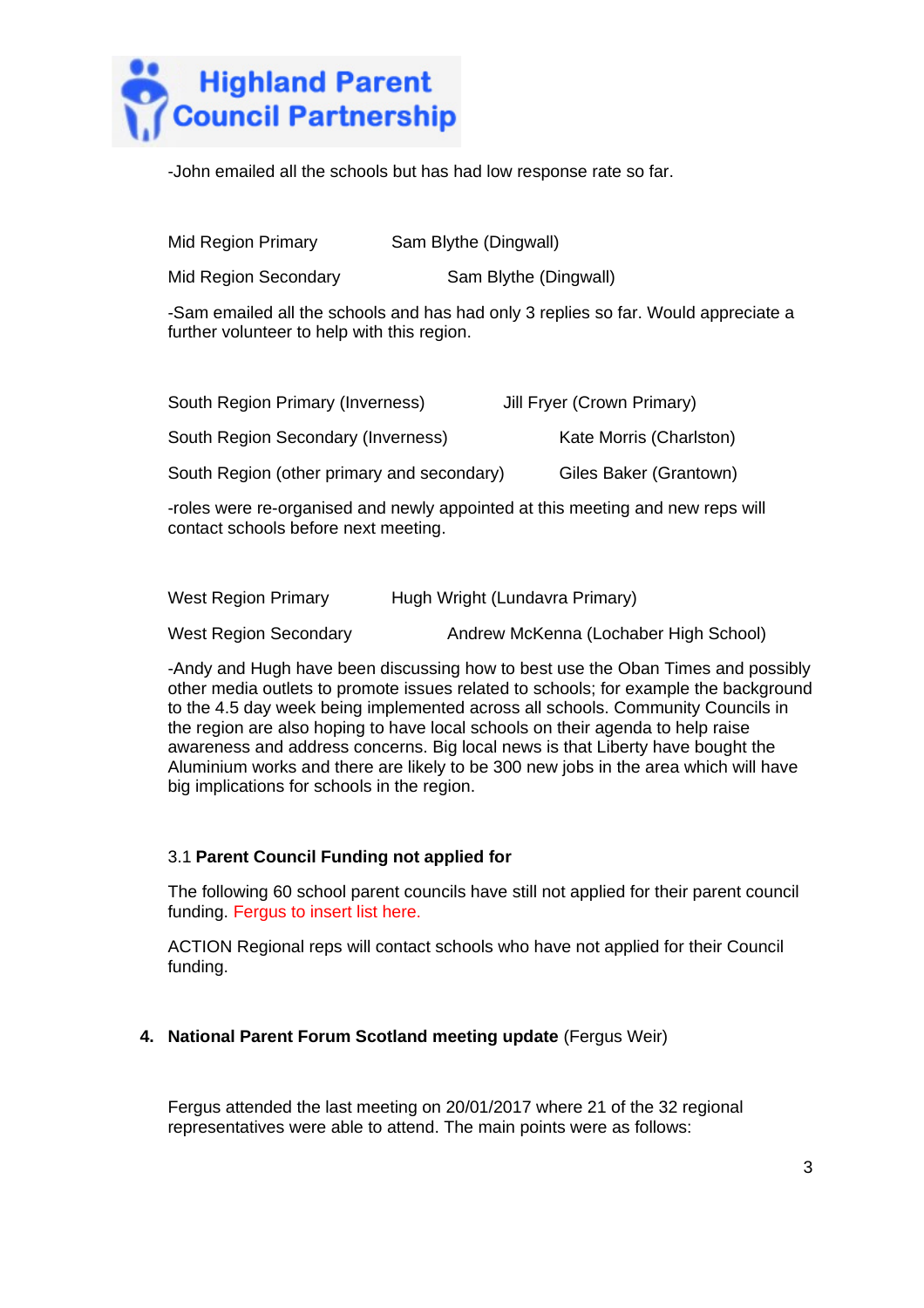

### Fergus to substitute his text here

- $\Box$  Gaelic medium if 5 or more parents want gaelic medium education, the Council has a duty to provide it;
- $\Box$  NPFS submitted a 40pp response to the Governance Review;
- $\Box$  Upcoming consultation on religious observance as it is thought to be an outdated statute to have religious reps with voting rights on education committees;
- Upcoming consultation on STEM subjects and provision;
- $\Box$  NSPCC are pushing for no physical punishment on the basis of human rights.

## **5. Education, Care and Adult Services Committee feedback**

Sam Blythe from Dingwall Academy PC is the HPCP advisory rep on the ECAS Committee and attended her first committee on 26 January 2017. The main issues of note were as follows:

- $\Box$  Although the education budget has been largely protected there are still cuts coming through from last year.
- $\Box$  There is a new Principal Primary Teacher role;
- $\Box$  A school must have 172 pupils before it is eligible for a Depute;
- $\Box$  Newly appointed Group Heads may still have class contact duties in addition;
- $\Box$  The new Business Management role is not fully agreed yet;
- $\Box$  For the Capital budget the Council have less than 50% of what is required;
- $\Box$  The long term preference of the ECAS Committee is to have no unelected members with voting rights. The existing non-elected members with voting rights number five and include the Youth Convenor, three religious reps and the NHS rep.

The next meeting is on Wednesday 1 March 2017. It is of great disappointment to HPCP that the Council papers were not ready in time to discuss at our meeting. The papers should be ready 7-10 days before the ECAS committees and our meeting have been specifically scheduled to tie in with this to allow maximum discussion and representation of parental views via Councillors beforehand.

So far the role of the one HPCP rep is advisory, not allowed to speak and has no voting rights. HPCP passed a mandate at the last HPCP conference to pursue having two reps with voting rights (as many other Council regions do) and push for possible travel expenses and loss of earnings payment. Fergus will draft a bullet point mandate to Councillors before the May 2017 elections that we can hold them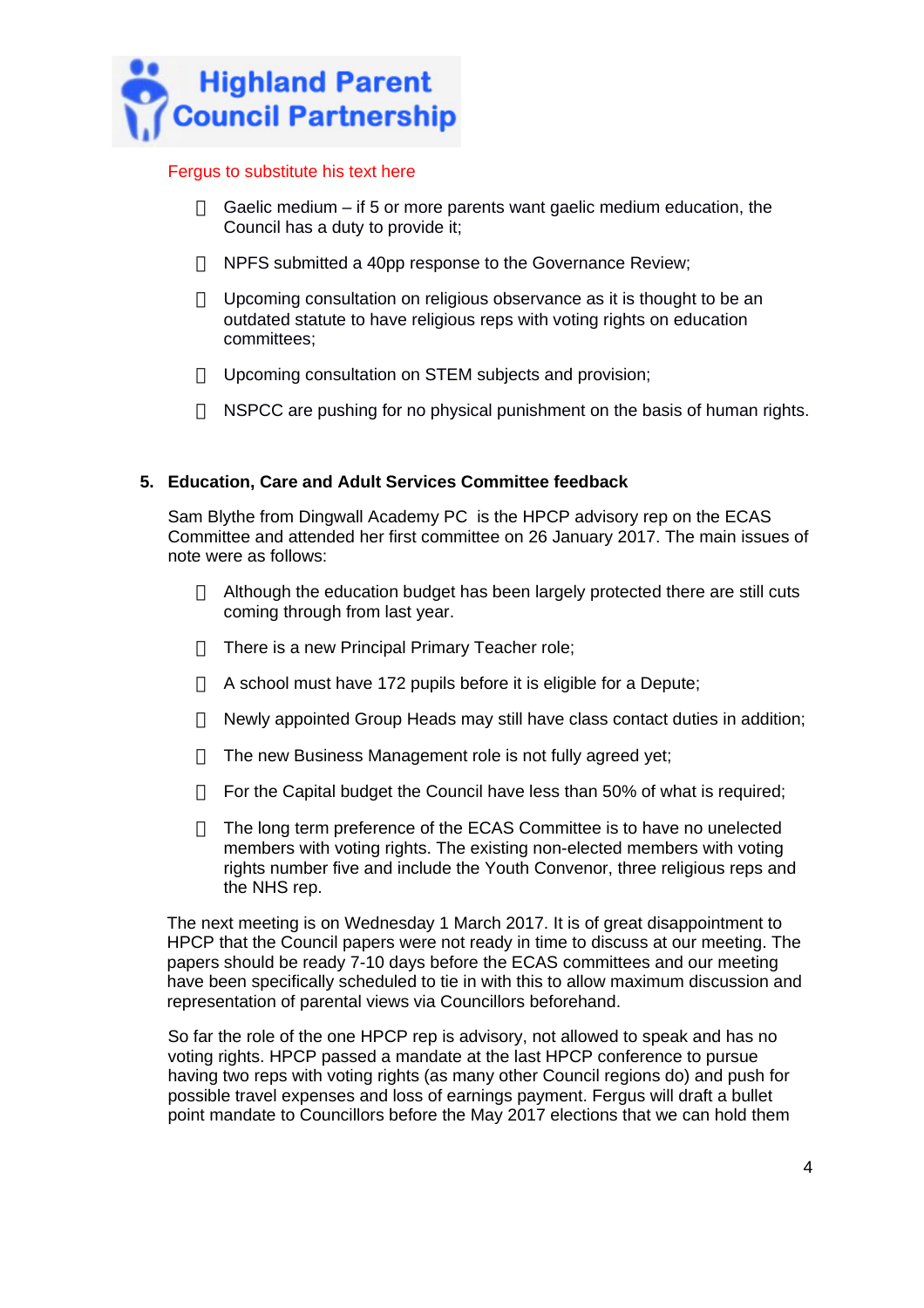

account to, along the lines of firstly increase the budget for education and secondly ensure full parental representation on the ECAS committee with voting rights.

ACTION – Fergus to draft mandate for circulation to all Councillors and press release.

### **6. HPCP Conference Planning**

Inviting speakers to the HPCP conference on Sat 18 November needs to happen now.

ACTION -Fergus will invite John Swinney or a rep from the Scottish Education Committee.

A Parental Engagement Strategy is being put together by Eileen XX and Beth XX at Highland Council and it maybe that a session could be organised around this.

Following the ICT update (later), it was requested that an ICT session be organised for the conference demonstrating some worked examples of how google classrooms works in practise. Perhaps someone from Kingussie High School, or one of the other original pilot schools for Chrome books could be invited.

ACTION – all ICT suggestions/ offers welcome

After the last conference several delegates asked if more time could be given to hearing what is going on in the Regions and also more time for discussion and questions. Any Parent Councils with ideas on how to make this happen for the conference this year, please send in your suggestions and offers. We still need volunteers to form an organising committee for the HPCP conference this year – most of this can be done via email contact, so please get in touch with Fergus [HPCPchair@googlemail.com](mailto:HPCPchair@googlemail.com) or Liz [HPCPsecretary@googlemail.com](mailto:HPCPsecretary@googlemail.com)

ACTION – all.

### **7. ICT Update – by Peter Finlayson,** with additional comment by Fergus and Bill Alexander

Peter began by outlining the inequity of curriculum provision across the 29 secondary schools in Highland. Across the region, only 8 schools are able to offer computing and 12 offer business management. The reality for smaller schools is that the curriculum provision is very limited. One way round this is to offer courses online and pedagogically, with some training in supervision and delivery this has been shown to be successful, especially during the senior phase of S5/6 where pupils are more strongly motivated. The plan is that where the class size is small for Advanced Higher and Higher classes that schools will be able to link up online in the future.

To start with the Council is offering 4 pilots using Google Hangers. These include Millburn delivering Physics to Plockton, Grantown delivering Business Management to Portree, and Psychology being delivered via the Highland College.

Next year further online courses will be rolled including Admin, Business Management, Computing, Languages, including gaelic, Modern Studies and Psychology. Information will sent out to parents accordingly. Additionally the College (UHI??) has received European funding to work to make College courses more accessible to schools.

Fergus asked what is the Council's vision for the width and breadth of the online curriculum, what they had done about strategically identifying gaps in the curriculum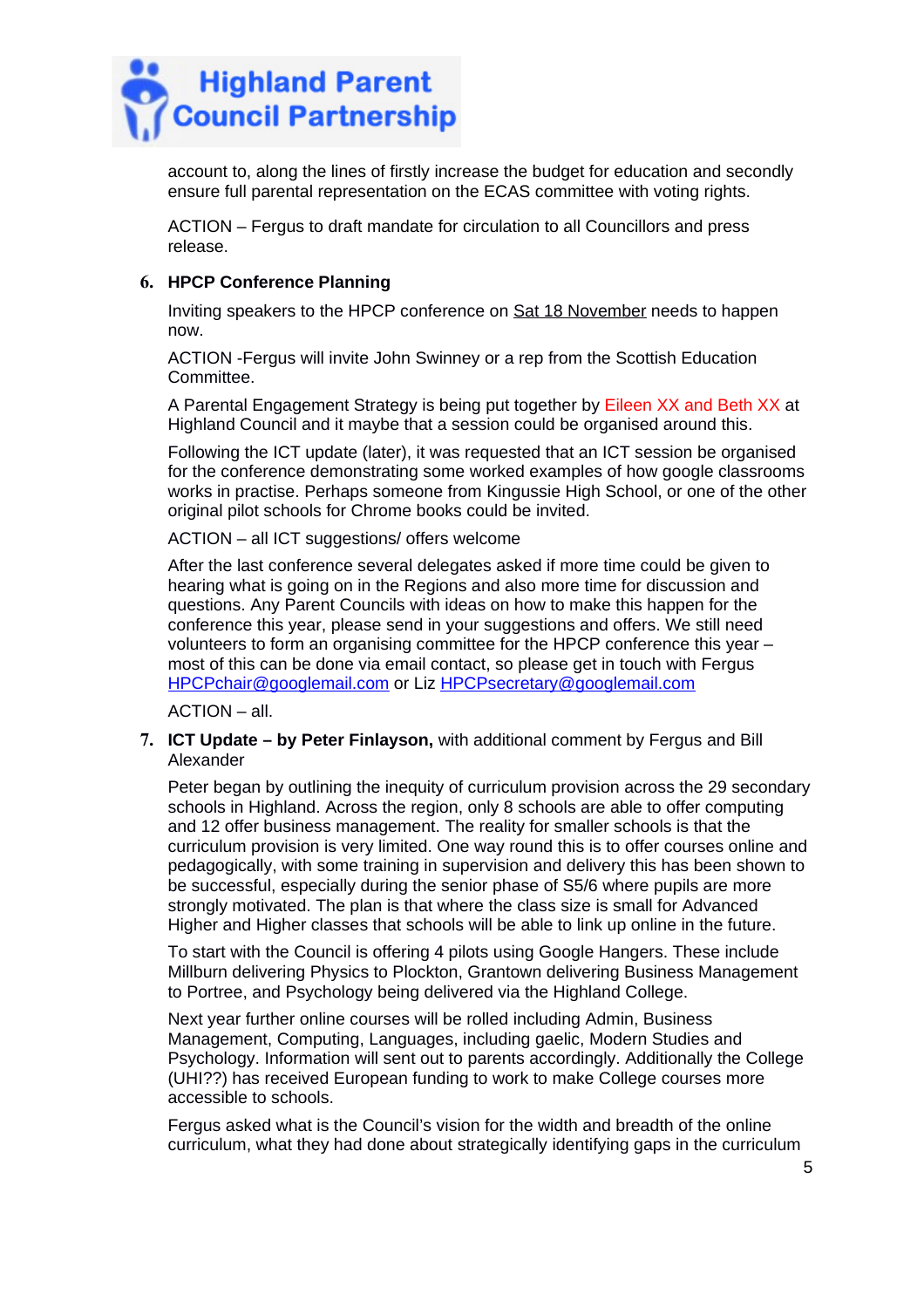

and whether the Council would aspire to a commitment along the lines of 'any child in Highland will have access to and be able to take any Higher within 3 years'. The answer was a cautious yes saying that outcomes were all predicated on having the necessary infra-structure in place.

Fergus also emphasized the importance and need for the Council to promote the strategic benefits of the ICT rollout; a holistic message about the digital strategy in schools across Highland that encompasses an open curriculum and digital learning for all pupils that will equip them for the modern day world. Fergus also mentioned the possibility of having an ICT roadshow that tours the regions.

## **7.1 Chrome book roll out**

27,000 Chrome books will be delivered in total. Meanwhile online learning is still feasible without chrome books on other devices. For example Grantown and Gairloch have no chrome books but use google classrooms quite widely.

Bill Alexander commented that Head Teachers have now been provided with Year One of the proposed roll out timetable, from August, involving over 30 schools in 3 ASGs before the end of this year. The following timeline is for school ASGs. August – October 2017 □Millburn Phased Roll-out November 2017 – June 2018 □Dingwall □ Portree Kinlochleven Kingussie Gairloch Mallaig Lochaber Grantown Grammar **DArdnamurchan DDornoch DInvergordon DPlockton** 

The order takes account of various factors – school readiness, G Suite for Education usage, technical readiness, CAT F schools, schools with hostels and new builds. This remains subject to change, given the ongoing work to ensure SWAN roll out and network development, but this is presently on schedule. A verbal update will be provided at the ECAS Committee on 1st March.

Phase 2 Consultation will start in May 2017, it should ensure that there is full local consultation and consideration before any proposals for Phase 2 are presented for approval in January 2018, for August 2018 implementation.

## **7.2 ICT Infra-structure**

- 1. Swan has been rolled out in ¾ of schools. The 25-30 schools that will not have swan by April will have by August.
- 2. The network has been having lots of work and is on schedule with WiFi connections.
- 3. The figure for parental contribution towards chrome books is still under discussion. The issue relates more to philosophy and ownership than absolute cost.
- 4. There are problems and challenges and the Council need to work to ensure that these do not trump the big and positive message of digital learning ahead.
- 5. A new project manager for chrome book roll out will be advertised from Tues 28 Feb.
- 6. A launch event on  $3<sup>rd</sup>$  May, entitled 'ICT and Science' will be attended by all Head Teachers and there will be a big push on publicity then.

## 8.1 **Scottish Government Budget settlement by the Council** (Bill)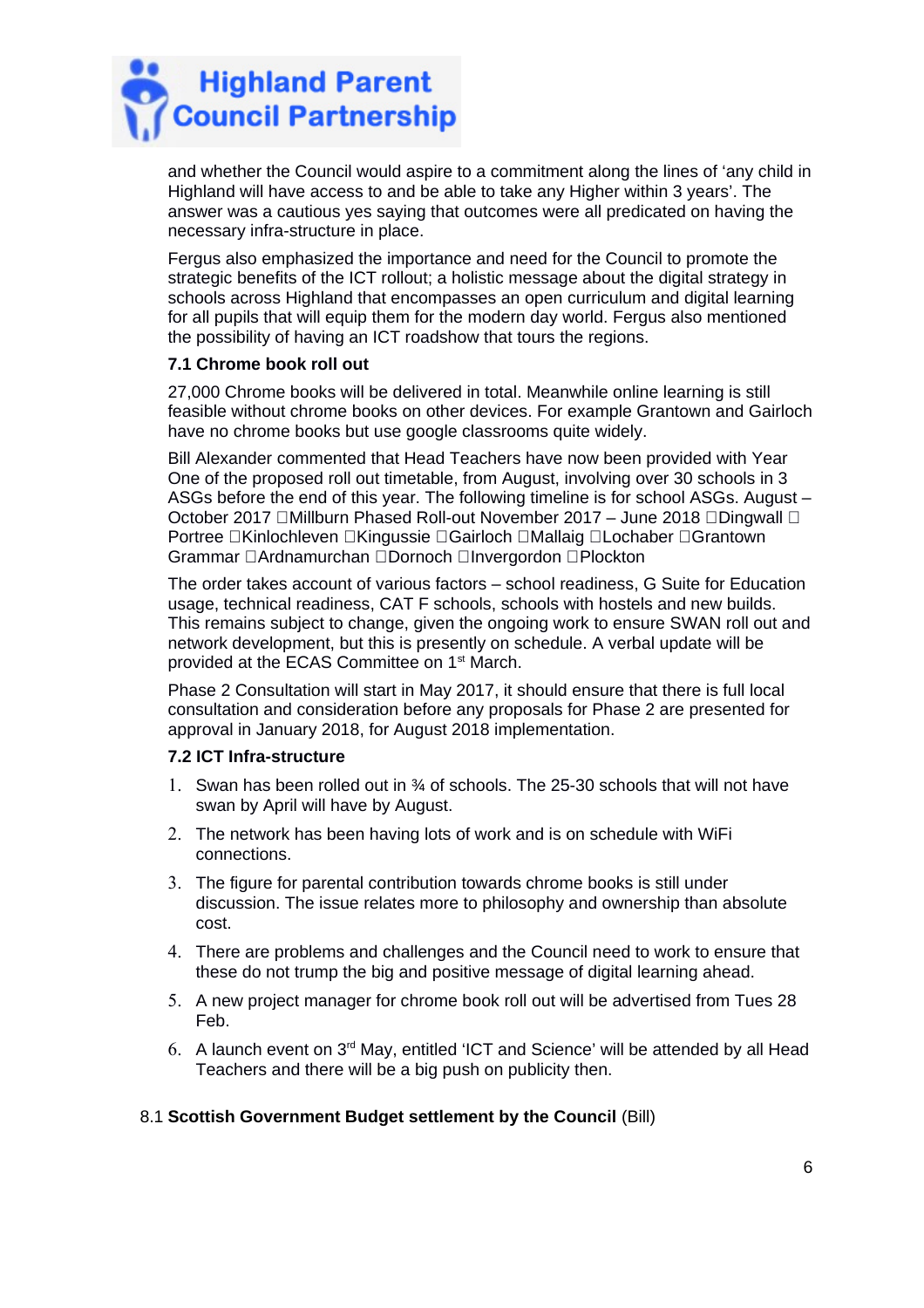

In broad terms the Council has managed to maintain the education budget for this year. Following the spending review in December there is a 3.86% reduction in the overall budget of £30 million. There are also residual cuts from the previous year including a 1% reduction in staffing costs.

Music tuition fees will increase by 10% and school meal price increases have been scrapped. Music is not a statutory requirement and is not equitable across Highland. Every Council is reviewing music and in some regions such as Aberdeen City Council music teachers have gone independent.

This is a one year respite and cuts are likely to fall again in 12 month time. The council is however hopeful of long term (4-5 year) budget planning after June.

**8.2 Attainment Challenge funding** will continue and is bid for each year from a total available pot of £900,000 in Highland. This is available to primary and secondary schools in SMID areas 1 and 2. There are 14 eligible schools in Highland.

**8.3 Pupil Equity Funding** will continue. Highland will get £4 million of the £120 million allocated across Scotland as 'Pupil Equity Funding' (formerly 'Closing Attainment Gap funding'). The money is allocated across P1 to S3 pupils on the basis of free school meal entitlement and is worth £1200 per pupil per year. The measure of entitlement is due to be improved upon.

The framework for spending Pupil Equity Funding is based on improving literacy, numeracy and health/wellbeing, and yearly feedback/ reporting is required. Money will be available from April and can be spent from August. Schools must produce a Coherent Improvement Pan and money is released on the basis of this. The Council, via the Quality Improvement Team, is supporting schools as to what makes a difference and to spend the money effectively. Bill reassured that he financial tracking requirements on schools will be paperwork light (a single page) and based around data collection.

## **8.4 Capital Budget**

The Capital Programme of spending includes big projects (such as new schools at Tain and Wick), life cycle investment projects and new projects. There is not an option to take much out, yet there is a big short fall in available funding. The ECAS committee on 1 March 2017 will try to agree priorities ahead.

#### **8.5 Early Years Provision**

Following new Scottish legislation, the Council has a duty to provide 1140 hours per year of nursery provision for all 3 and 4 year olds. Many facilities do not have the capacity for this. The Council is expecting an announcement before  $12<sup>th</sup>$  March of new money from the Scottish Government to address this and bring facilities together.

## **9. Highland Council INSIGHT data sharing plan**

Jim reported that the Quality Improvement Team are working on guidelines as to how parent councils can best access the INSIGHT data which summarises attainment results and positive destination results for each school.

#### **10. Governance Review Update**